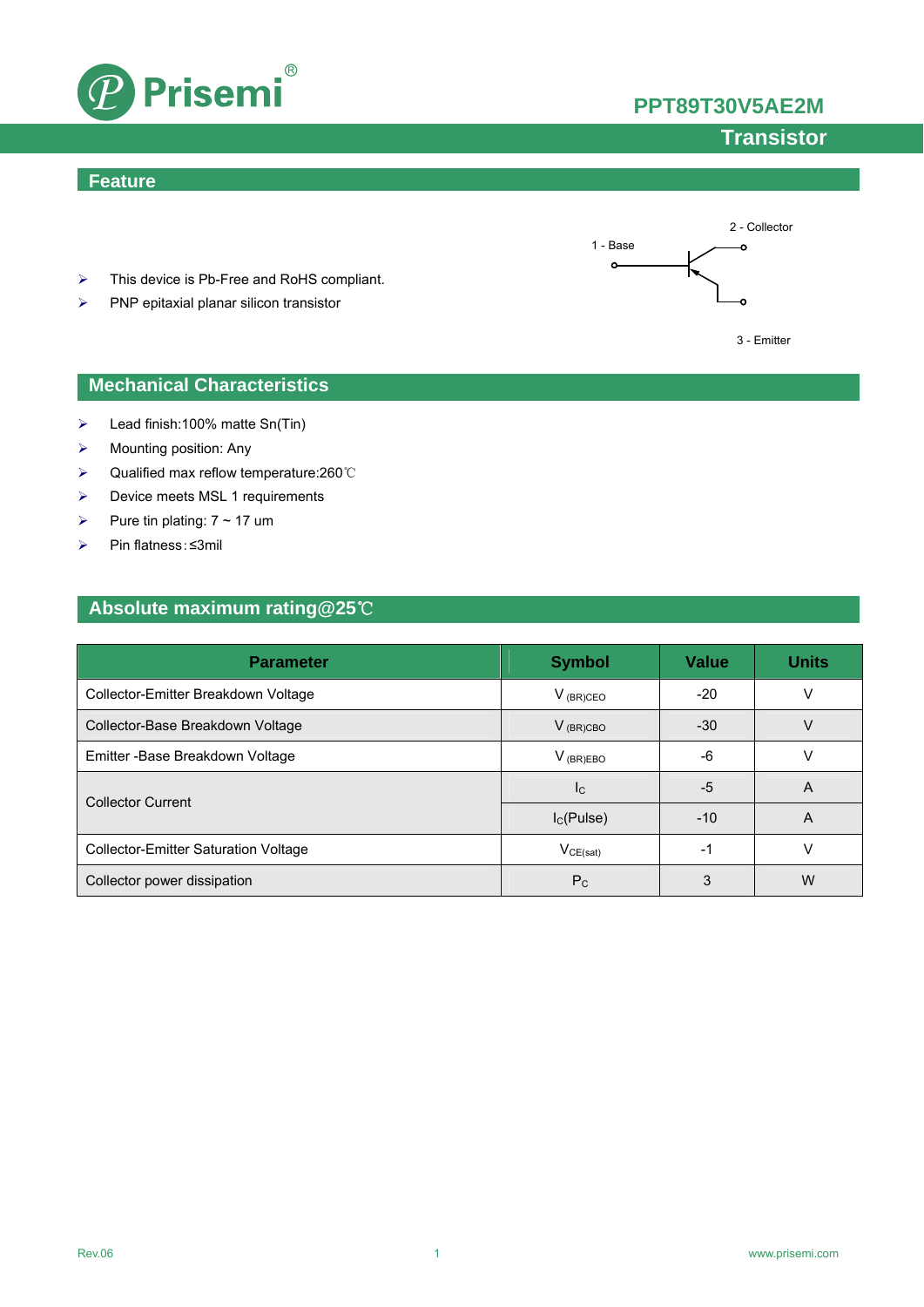### **Transistor PPT89T30V5AE2M**

| Electrical characteristics per line $@25^{\circ}$ (unless otherwise specified) |                  |                                               |        |        |        |              |  |
|--------------------------------------------------------------------------------|------------------|-----------------------------------------------|--------|--------|--------|--------------|--|
| <b>Parameter</b>                                                               | <b>Symbol</b>    | <b>Conditions</b>                             | Min.   | Typ.   | Max.   | <b>Units</b> |  |
| Collector-Emitter Breakdown Voltage                                            | $V_{(BR)CEO}$    | $I_{C} = -1.0$ mA. $I_{B} = 0$                | -20    |        |        | V            |  |
| Collector-Base Breakdown Voltage                                               | $V_{(BR)CBO}$    | $I_C = -50uA I_F = 0$                         | $-30$  |        |        | V            |  |
| Emitter - Base Breakdown Voltage                                               | $V_{(BR)EBO}$    | $IE=-50uA, IC=0$                              | $-6.0$ |        |        | V            |  |
| <b>Emitter Cutoff Current</b>                                                  | I <sub>EBO</sub> | $V_{FB} = -5V$                                |        |        | $-500$ | nA           |  |
| <b>Collector Cutoff Current</b>                                                | I <sub>CBO</sub> | $V_{CB} = -20V$                               |        |        | -500   | nA           |  |
| <b>Collector-Emitter Saturation Voltage</b>                                    | VCE(sat)         | $IC=-4A, IB=-100mA$                           |        | $-0.3$ | $-1$   | V            |  |
| Transition frequency                                                           | $f_T$            | $V_{CF}$ =-6V, I <sub>F</sub> =50mA, f=100MHz |        | 120    |        | <b>MHz</b>   |  |
| Output capacitance                                                             | Co               | $V_{CB}$ =-20V, I <sub>E</sub> =0A, f=1MHz    |        | 60     |        | pF           |  |
| DC Current gain                                                                | $h_{FE}$         | $V_{CE} = -2V I_{C} = -0.5A$                  | 100    |        | 400    |              |  |

### **Typical Characteristics**







Fig 3.Collector-Emitter Saturation Voltage Fig4. Base-Emitter Saturation Voltage





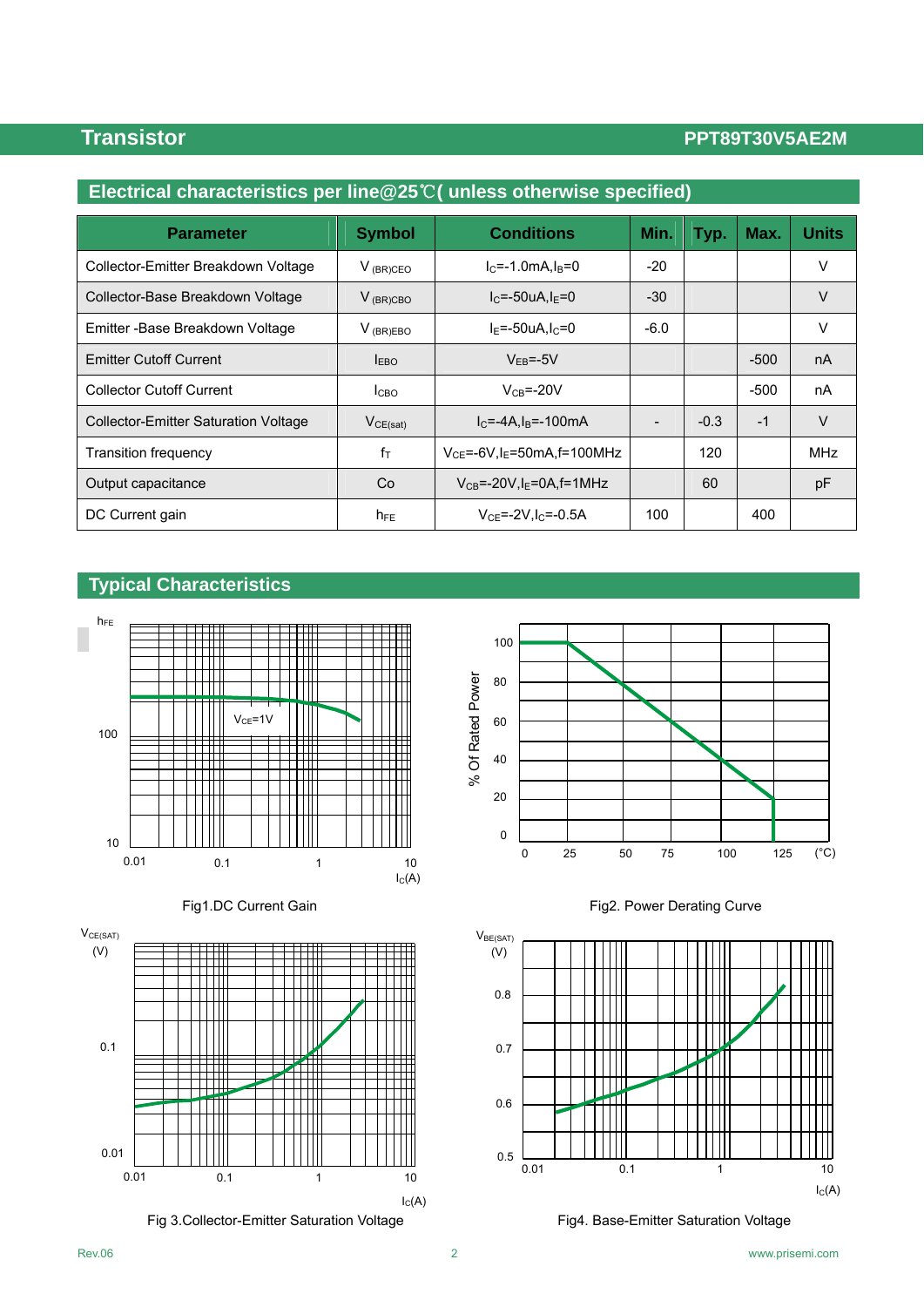## **Transistor PPT89T30V5AE2M**

## **Solder Reflow Recommendation**



#### Peak Temp=257℃, Ramp Rate=0.802deg. ℃/sec

## **Product dimension (SOT89-3L)( unit :mm)**



(3) Emitter

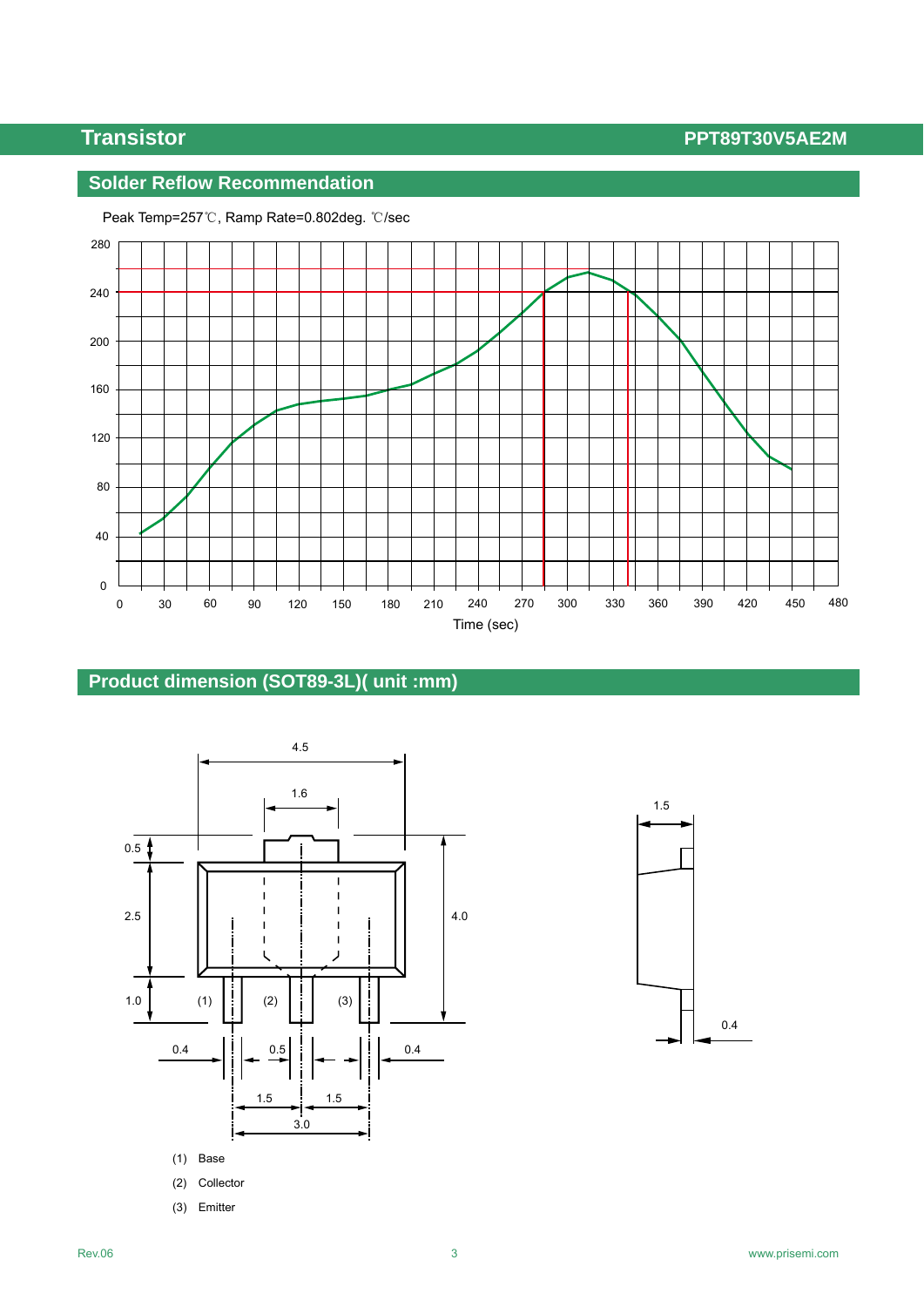# **Transistor PPT89T30V5AE2M**



# **Ordering information**

| <b>Device</b>  | Package            | <b>Shipping</b>    |
|----------------|--------------------|--------------------|
| PPT89T30V5AE2M | SOT89-3L (Pb-Free) | 1000 / Tape & Reel |